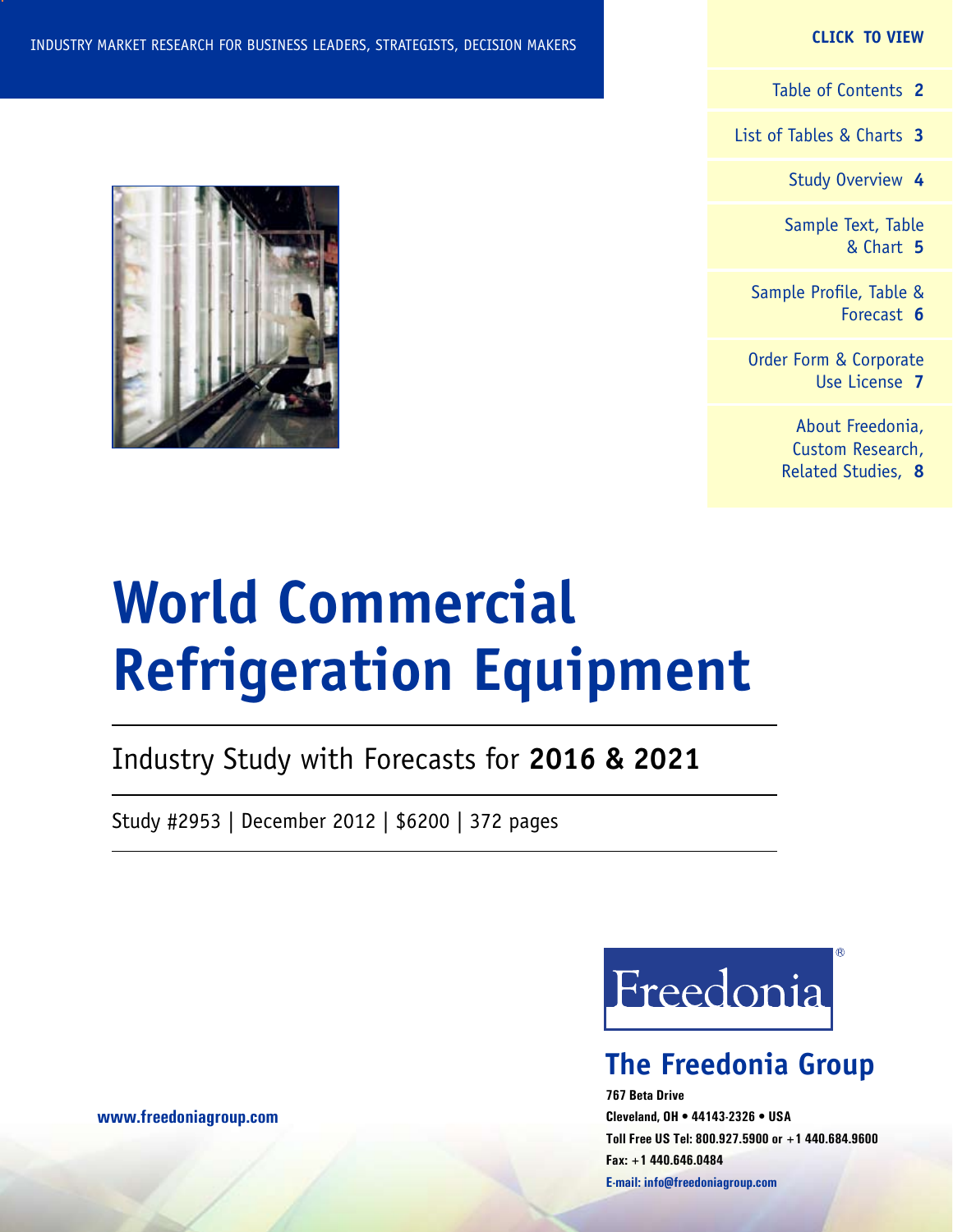### **World Commercial Refrigeration Equipment**

Industry Study with Forecasts for *2016 & 2021*

### <span id="page-1-0"></span>**Table of Contents**

### Executive Summary

### Market EnvironmenT

| Recent Historical Trends 10                  |  |
|----------------------------------------------|--|
| World Economic Outlook 12                    |  |
| World Fixed Investment Outlook16             |  |
| World Personal Income & Expenditures21       |  |
| World Food & Beverage Manufacturing23        |  |
| World Nonresidential Building Expenditures25 |  |
|                                              |  |
|                                              |  |
|                                              |  |
|                                              |  |
| Technology & Product Development 33          |  |

### **OVERVIEW**

| Reach-In & Walk-In Coolers & Freezers43 |  |
|-----------------------------------------|--|
|                                         |  |
| Beverage Refrigeration Equipment47      |  |
|                                         |  |
| Refrigerated Vending Machines51         |  |
|                                         |  |
|                                         |  |
|                                         |  |
|                                         |  |

### NORTH AMERICA

### WESTERN EUROPE

### ASIA/PACIFIC

### OTHER REGIONS

| Central & South America  177       |  |
|------------------------------------|--|
|                                    |  |
|                                    |  |
|                                    |  |
|                                    |  |
| 0ther Central & South America  187 |  |
|                                    |  |
|                                    |  |
|                                    |  |
|                                    |  |
|                                    |  |
|                                    |  |
|                                    |  |
|                                    |  |
|                                    |  |
|                                    |  |
|                                    |  |
|                                    |  |
|                                    |  |
|                                    |  |

### INDUSTRY STRUCTURE

| Product Development & Manufacturing  237 |  |
|------------------------------------------|--|
| Marketing & Distribution  239            |  |
| Cooperative Agreements 241               |  |

### Company Profiles

| Air Products and Chemicals 250  |  |
|---------------------------------|--|
| Ali SpA…………………………………………………… 251 |  |
|                                 |  |
|                                 |  |
|                                 |  |
|                                 |  |
|                                 |  |
|                                 |  |
|                                 |  |
|                                 |  |
|                                 |  |
| Dunham-Bush Holding Berhad 276  |  |
|                                 |  |
|                                 |  |
| Fomento Economico Mexicano 285  |  |
|                                 |  |
|                                 |  |
|                                 |  |

# Freedonia

| Hangzhou Kalifon Stainless                |  |
|-------------------------------------------|--|
| Steel Kitchen Equipment  295              |  |
| Heifi Kimay Electrical Appliance  296     |  |
|                                           |  |
| Hussmann International 300                |  |
|                                           |  |
|                                           |  |
|                                           |  |
| Jiangsu Baixue Electric Appliances  311   |  |
| Jiangsu Shuangliang Group 313             |  |
| John Bean Technologies 314                |  |
|                                           |  |
|                                           |  |
|                                           |  |
|                                           |  |
|                                           |  |
| Mueller (Paul) Company  333               |  |
|                                           |  |
|                                           |  |
| Parker-Hannifin Corporation 338           |  |
|                                           |  |
| Qingdao Aucma Company 342                 |  |
|                                           |  |
|                                           |  |
|                                           |  |
|                                           |  |
|                                           |  |
|                                           |  |
|                                           |  |
|                                           |  |
|                                           |  |
|                                           |  |
|                                           |  |
| Zhejiang Huamei Electrical Appliance  371 |  |
| Zhejiang Lianfeng Company  372            |  |

### **List of Tables/Charts**

### Executive Summary

|--|--|--|--|

#### Market EnvironmenT

| 1 World Population by Region 7                  |
|-------------------------------------------------|
|                                                 |
| 3 World Gross Domestic Product by Region16      |
| 4 World Fixed Investment by Region18            |
| Cht Relationship Between Per Capita             |
| Investment & Per Capita                         |
| Commercial Refrigeration                        |
| Equipment Demand, 201120                        |
| 5 World Per Capita GDP by Region 22             |
| 6 World Food & Beverage Manufacturing           |
| Value Added by Region25                         |
| 7 World Nonresidential Building                 |
| Expenditures by Region27                        |
| 8 Commercial Refrigeration Equipment Pricing.29 |
| (continued on following page)                   |
|                                                 |

### [Click here to purchase online](http://www.freedoniagroup.com/DocumentDetails.aspx?Referrerid=FM-Bro&StudyID=2953)

### **Page 2 [Order now, click here!](#page-6-0)**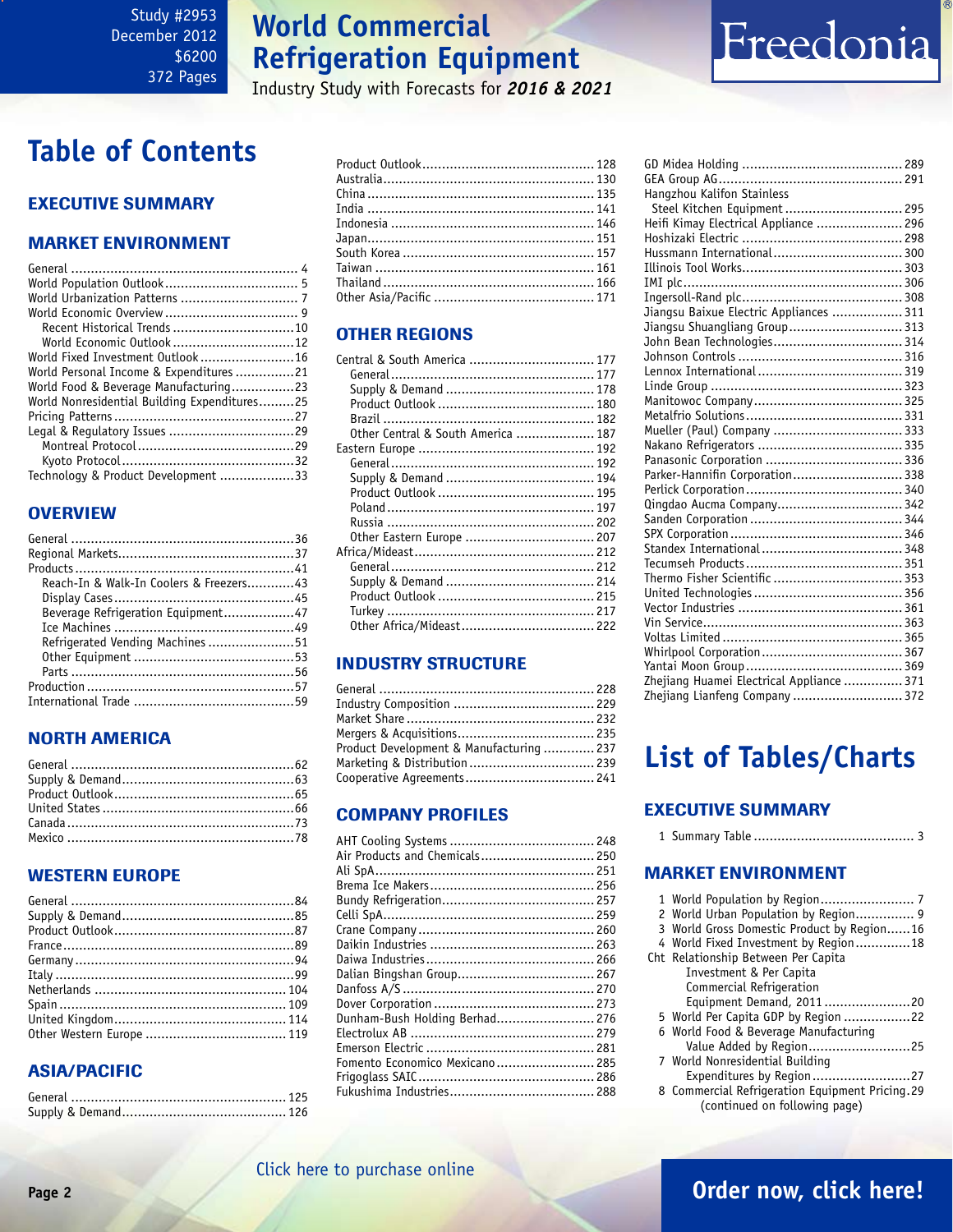### **World Commercial Refrigeration Equipment**

Industry Study with Forecasts for *2016 & 2021*

### <span id="page-2-0"></span>**List of Tables/Charts**

(continued from previous page)

### **OVERVIEW**

| 1 World Commercial Refrigeration            |
|---------------------------------------------|
| Equipment Demand by Region 39               |
| Cht World Commercial Refrigeration          |
| Equipment Demand by Region, 2011 40         |
| Cht Change in Commercial Refrigeration      |
| Equipment Demand                            |
| by Region, 2011-201641                      |
| 2 World Commercial Refrigeration            |
| Equipment Demand by Product43               |
| 3 World Reach-In & Walk-In Cooler           |
| & Freezer Demand by Region45                |
| 4 World Refrigerated Display Case           |
|                                             |
| 5 World Beverage Refrigeration Equipment    |
|                                             |
| 6 World Ice Machine Demand by Region 51     |
| 7 World Refrigerated Vending Machine        |
|                                             |
| 8 World Other Commercial Refrigeration      |
| Equipment Demand by Region 55               |
| 9 World Commercial Refrigeration Equipment  |
| Parts Demand by Region57                    |
| 10 World Commercial Refrigeration Equipment |
| Production by Region59                      |
| 11 World Commercial Refrigeration Equipment |
|                                             |
|                                             |
|                                             |

### NORTH AMERICA

| Equipment Supply & Demand64 |
|-----------------------------|
|                             |
|                             |
|                             |
|                             |
|                             |
|                             |
|                             |
|                             |
|                             |
|                             |
|                             |
| Equipment Supply & Demand81 |
|                             |
| Equipment Demand by Type 83 |
|                             |

### WESTERN EUROPE

| 1 Western Europe: Commercial Refrigeration |  |
|--------------------------------------------|--|
| Equipment Supply & Demand87                |  |
| 2 Western Europe: Commercial Refrigeration |  |
| Equipment Demand by Type 89                |  |
| 3 France: Commercial Refrigeration         |  |
| Equipment Supply & Demand92                |  |
| 4 France: Commercial Refrigeration         |  |
| Equipment Demand by Type 94                |  |
| 5 Germany: Commercial Refrigeration        |  |
| Equipment Supply & Demand97                |  |

| 6 Germany: Commercial Refrigeration         |
|---------------------------------------------|
| Equipment Demand by Type 99                 |
| 7 Italy: Commercial Refrigeration           |
| Equipment Supply & Demand 102               |
| 8 Italy: Commercial Refrigeration           |
| Equipment Demand by Type  104               |
| 9 Netherlands: Commercial Refrigeration     |
| Equipment Supply & Demand 107               |
| 10 Netherlands: Commercial Refrigeration    |
| Equipment Demand by Type  109               |
| 11 Spain: Commercial Refrigeration          |
| Equipment Supply & Demand 112               |
| 12 Spain: Commercial Refrigeration          |
|                                             |
| Equipment Demand by Type  114               |
| 13 United Kingdom: Commercial Refrigeration |
| Equipment Supply & Demand 117               |
| 14 United Kingdom: Commercial Refrigeration |
| Equipment Demand by Type  119               |
| 15 Other Western Europe: Commercial         |
| Refrigeration Equipment                     |
| Supply & Demand  122                        |
| 16 Other Western Europe: Commercial         |
| Refrigeration Equipment                     |
| Demand by Type 124                          |
|                                             |

### ASIA/PACIFIC

|   | 1 Asia/Pacific: Commercial Refrigeration                                  |
|---|---------------------------------------------------------------------------|
|   | Equipment Supply & Demand 128<br>2 Asia/Pacific: Commercial Refrigeration |
|   | Equipment Demand by Type  130                                             |
| 3 | Australia: Commercial Refrigeration                                       |
|   | Equipment Supply & Demand 133                                             |
|   | 4 Australia: Commercial Refrigeration                                     |
|   | Equipment Demand by Type  135                                             |
| 5 | China: Commercial Refrigeration                                           |
|   | Equipment Supply & Demand 139                                             |
| 6 | China: Commercial Refrigeration                                           |
|   | Equipment Demand by Type  141                                             |
| 7 | India: Commercial Refrigeration                                           |
|   | Equipment Supply & Demand 144                                             |
| 8 | India: Commercial Refrigeration                                           |
|   | Equipment Demand by Type  146                                             |
| g | Indonesia: Commercial Refrigeration                                       |
|   | Equipment Supply & Demand 149                                             |
|   | 10 Indonesia: Commercial Refrigeration                                    |
|   | Equipment Demand by Type  151                                             |
|   | 11 Japan: Commercial Refrigeration                                        |
|   | Equipment Supply & Demand 154                                             |
|   | 12 Japan: Commercial Refrigeration                                        |
|   | Equipment Demand by Type  156                                             |
|   | 13 South Korea: Commercial Refrigeration                                  |
|   | Equipment Supply & Demand 159                                             |
|   | 14 South Korea: Commercial Refrigeration                                  |
|   | Equipment Demand by Type  161                                             |
|   | 15 Taiwan: Commercial Refrigeration                                       |
|   | Equipment Supply & Demand 164                                             |
|   | 16 Taiwan: Commercial Refrigeration                                       |
|   | Equipment Demand by Type  166                                             |
|   | 17 Thailand: Commercial Refrigeration                                     |
|   | Equipment Supply & Demand 169                                             |
|   | 18 Thailand: Commercial Refrigeration                                     |
|   | Equipment Demand by Type  171                                             |
|   |                                                                           |

19 Other Asia/Pacific: Commercial Refrigeration Equipment Supply & Demand................ 174 20 Other Asia/Pacific: Commercial Refrigeration

Freedonia

Equipment Demand by Type ................. 176

#### OTHER REGIONS

|                | 1 Central & South America: Commercial                                     |
|----------------|---------------------------------------------------------------------------|
|                | Refrigeration Equipment                                                   |
|                | Supply & Demand  180                                                      |
| $\overline{c}$ | Central & South America: Commercial                                       |
|                | Refrigeration Equipment                                                   |
|                | Demand by Type 182                                                        |
| 3              | Brazil: Commercial Refrigeration                                          |
|                | Equipment Supply & Demand 185                                             |
| 4              | Brazil: Commercial Refrigeration                                          |
|                | Equipment Demand by Type  187                                             |
| 5              | Other Central & South America:                                            |
|                | Commercial Refrigeration                                                  |
|                | Equipment Supply & Demand 190                                             |
| 6              | Other Central & South America:                                            |
|                | <b>Commercial Refrigeration</b>                                           |
| 7              | Equipment Demand by Type  192<br>Eastern Europe: Commercial Refrigeration |
|                | Equipment Supply & Demand 195                                             |
| 8              | Eastern Europe: Commercial Refrigeration                                  |
|                | Equipment Demand by Type  197                                             |
| g              | Poland: Commercial Refrigeration                                          |
|                | Equipment Supply & Demand 200                                             |
| 10             | Poland: Commercial Refrigeration                                          |
|                | Equipment Demand by Type  202                                             |
| 11             | Russia: Commercial Refrigeration                                          |
|                | Equipment Supply & Demand 205                                             |
| 12             | Russia: Commercial Refrigeration                                          |
|                | Equipment Demand by Type  207                                             |
| 13             | Other Eastern Europe: Commercial                                          |
|                | Refrigeration Equipment                                                   |
|                | Supply & Demand  210                                                      |
|                | 14 Other Eastern Europe: Commercial                                       |
|                | Refrigeration Equipment                                                   |
|                | Demand by Type 212                                                        |
|                | 15 Africa/Mideast: Commercial Refrigeration                               |
|                | Equipment Supply & Demand 215                                             |
| 16             | Africa/Mideast: Commercial Refrigeration                                  |
|                | Equipment Demand by Type  217                                             |
| 17             | Turkey: Commercial Refrigeration<br>Equipment Supply & Demand 220         |
| 18             | Turkey: Commercial Refrigeration                                          |
|                | Equipment Demand by Type  222                                             |
| 19             | Other Africa/Mideast: Commercial                                          |
|                | Refrigeration Equipment                                                   |
|                | Supply & Demand  225                                                      |
| 20             | Other Africa/Mideast: Commercial                                          |
|                | Refrigeration Equipment                                                   |
|                |                                                                           |
|                | Demand by Type 227                                                        |

#### INDUSTRY STRUCTURE

| 1 World Commercial Refrigeration Equipment  |  |
|---------------------------------------------|--|
| Sales by Company, 2011  231                 |  |
| Cht World Commercial Refrigeration          |  |
| Equipment Market Share, 2011  232           |  |
| 2 Selected Acquisitions & Divestitures  236 |  |
| 3 Selected Cooperative Agreements  244      |  |
|                                             |  |

### [Click here to purchase online](http://www.freedoniagroup.com/DocumentDetails.aspx?Referrerid=FM-Bro&StudyID=2953)

### **Page 3 [Order now, click here!](#page-6-0)**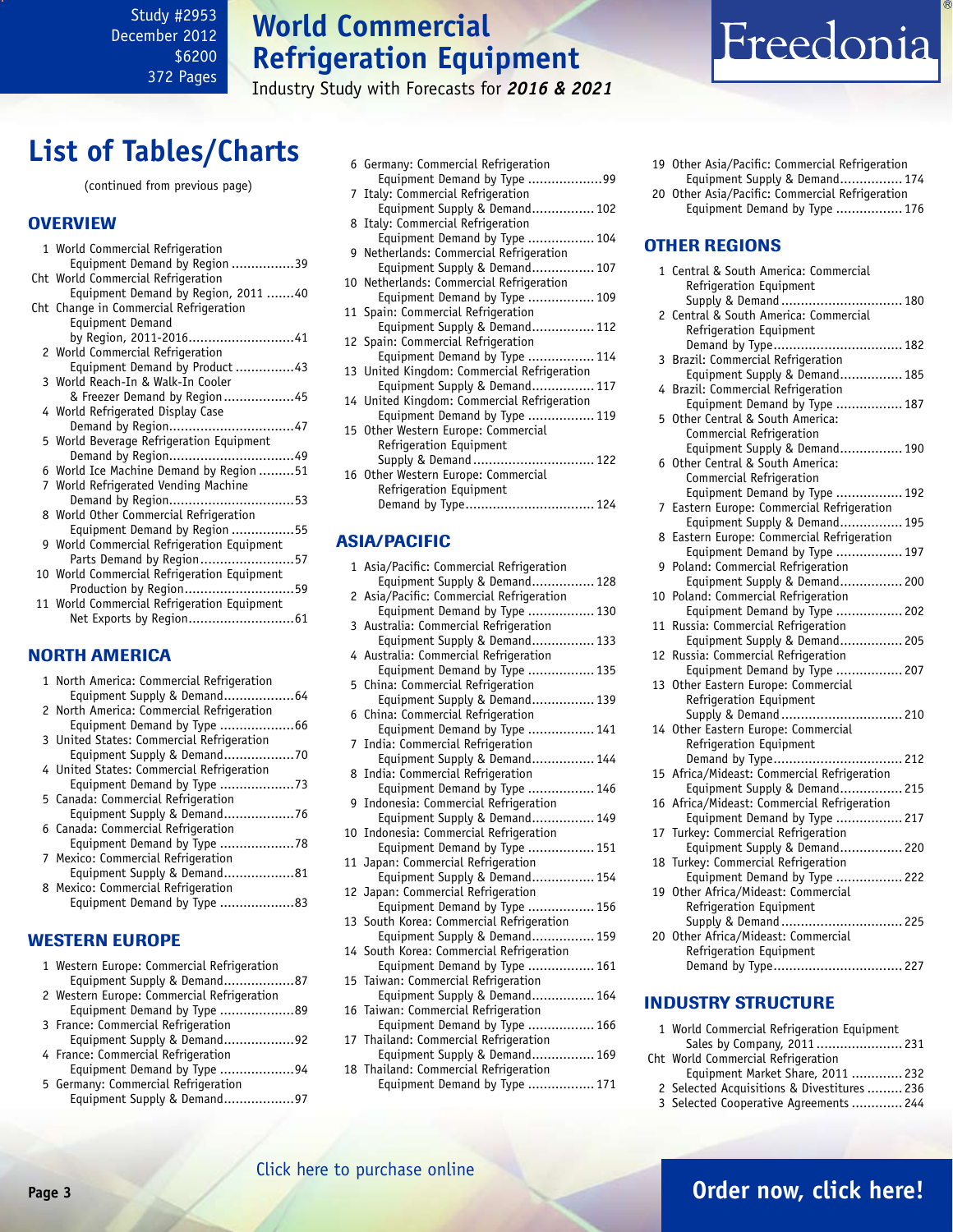### **World Commercial Refrigeration Equipment**

Industry Study with Forecasts for *2016 & 2021*

# Freedonia

<span id="page-3-0"></span>*Demand will benefit from strong growth in a number of the world's larger developing nations, particularly in Asia, as China and India will continue to be the fastest growing markets.* 

### **World demand to increase 4.6% yearly through 2016**

Global demand for commercial refrigeration equipment is forecast to rise 4.6 percent per year through 2016, an acceleration from the 2006-2011 pace, to \$32.5 billion. Demand will benefit from strong growth in a number of the world's larger developing nations, particularly in Asia, as China and India will continue to be the fastest growing national markets for commercial refrigeration equipment. The US market, which suffered during the 2007-2009 recession, will recover and post substantially stronger growth in demand, although gains will slightly trail the world average.

### **China to remain fastest growing national market**

China was by far the fastest growing world market for commercial refrigeration products between 2001 and 2011, posting double-digit annual growth rates and quadrupling in size over those ten years. As economic growth in the country slows, demand growth for commercial refrigeration products will decelerate, but will remain the fastest in the world. India, despite its massive size, remains a relatively small market for commercial refrigeration equipment, with per capita demand ranking among the smallest in the world. However, heavy investment in electrical infrastructure and rising incomes will create strong poten-



tial for growth, and demand gains for these products in India will be the second fastest in the world. Other developing nations with strong growth prospects include Indonesia and Thailand.

### **United States to remain largest national market**

Although demand gains for commercial refrigeration equipment are expected to be slower in developed countries, the outlook is still strong relative to the 2006- 2011 period. The US is the world's largest market for these products, and will account for nearly a quarter of global sales growth through 2016. Gains will result from an improved macroeconomic

outlook, as rising consumer spending encourages food industry participants to expand the number of retail outlets and restaurants. In addition, food industry participants will be more willing to make equipment upgrades that had been deferred due to a weak economy. Japan was the third largest market for commercial refrigeration equipment in 2011, but has declined in size since 2006, reflecting both poor economic conditions and the maturity of the market. Demand for commercial refrigeration products in Japan is forecast to return to positive growth through 2016, but gains will be significantly slower than the world average.

Copyright 2012 The Freedonia Group, Inc.

### **Page 4 [Order now, click here!](#page-6-0)**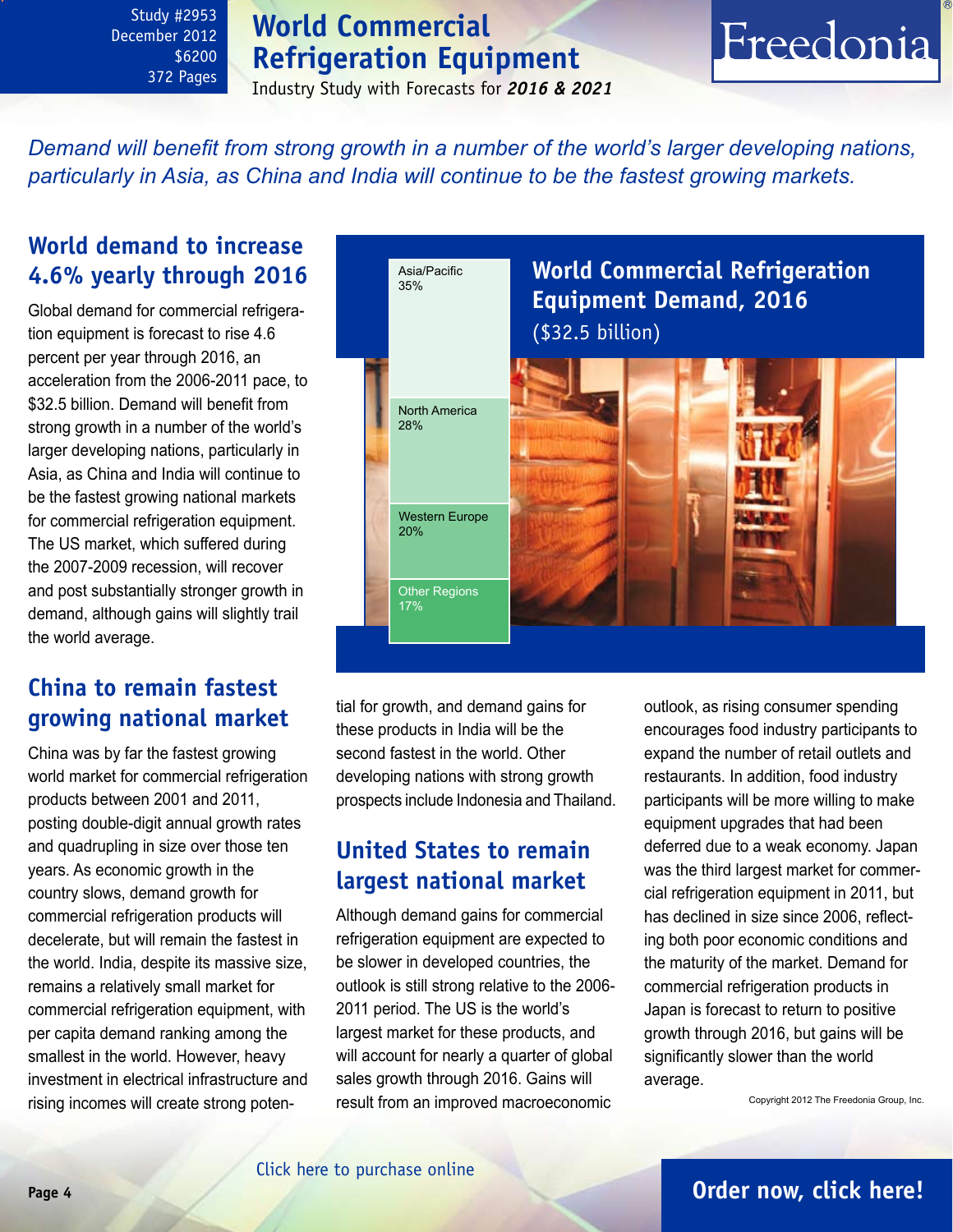### **World Commercial Refrigeration Equipment**

Industry Study with Forecasts for *2016 & 2021*

j

### **Sample Text, Table & Chart**

<span id="page-4-0"></span>Study #2953 December 2012

> \$6200 372 Pages

#### **TABLE VI-7**

Freedonia

#### **INDIA: COMMERCIAL REFRIGERATION EQUIPMENT SUPPLY & DEMAND (million dollars)**

### Item 2001 2006 2011 2016 2021 Population (million persons) \$ GDP/capita Gross Domestic Product (bil 2010\$)<br>% GFI % GFI 20.4 30.3 30.7 31.9 32.5 Gross Fixed Investment (bil 2010\$) \$ equipment/capita \$ equipment/000\$ GDP \$ equipment/000\$ GFI Commercial Refrig Equip Demand net exports Commercial Refrigeration Equip Shpts **sample table**



#### **asia/pacific**

#### **India: Supply & Demand**

**sample**

**text**

Demand for commercial refrigeration equipment in Indi

\$490 million in 2011, the third largest market in the Asia/Pacific region.  $T$  is  $T = I_0 - I_1$  referred references rapidly in recent rapid **y SAMPLE** pual growth rate from 2006 to 2  $\overline{\text{c}}$  s of commercial refrigeration equipments. have benefited from increasing industrialization and rising income levels.  $\Gamma$  Nevertheless, overall internal intensity of product use -- especially in terms remains extremely low. Much of rural India lacks and

electricity, and low usage of household refrigerators further s demand for products requiring refrigeration.

India's food distribution network has historically been p inefficiencies. Food is often spoiled in transport, and most re are undertaken by very small, independent merchants. Super represent a small percentage of the retail food and beverage industry.

These factors have kept per capita commercial refrigeration equipment usage low, even by the standards of developing nations.

India's shipments of commercial refrigeration equipment totaled \$430 million in 2011, making the nation the fourth largest producer in the Asia/Pacific region. Advances in industry output outpaced those in domestic demand between 2006 and 2011, but the nation still registered a trade deficit equivalent to 12 percent of demand. Imports of commercial refrigeration equipment tend to come from other countries with Asia/Pacific region, particularly China, Japan, and South Ko

India is the home base for Voltas, a producer of low end refrigerations, coolers, and other display cases. Other commercial refrigeration equipment suppliers active in the country include Danfoss (Denmark), Emerson Electric (US), Frigoglass (Greece), Panasonic (Japan), (US), and United Technologies (US).

|  | I<br>v |
|--|--------|

### **Page 5 [Order now, click here!](#page-6-0)**

#### [Click here to purchase online](http://www.freedoniagroup.com/DocumentDetails.aspx?Referrerid=FM-Bro&StudyID=2953)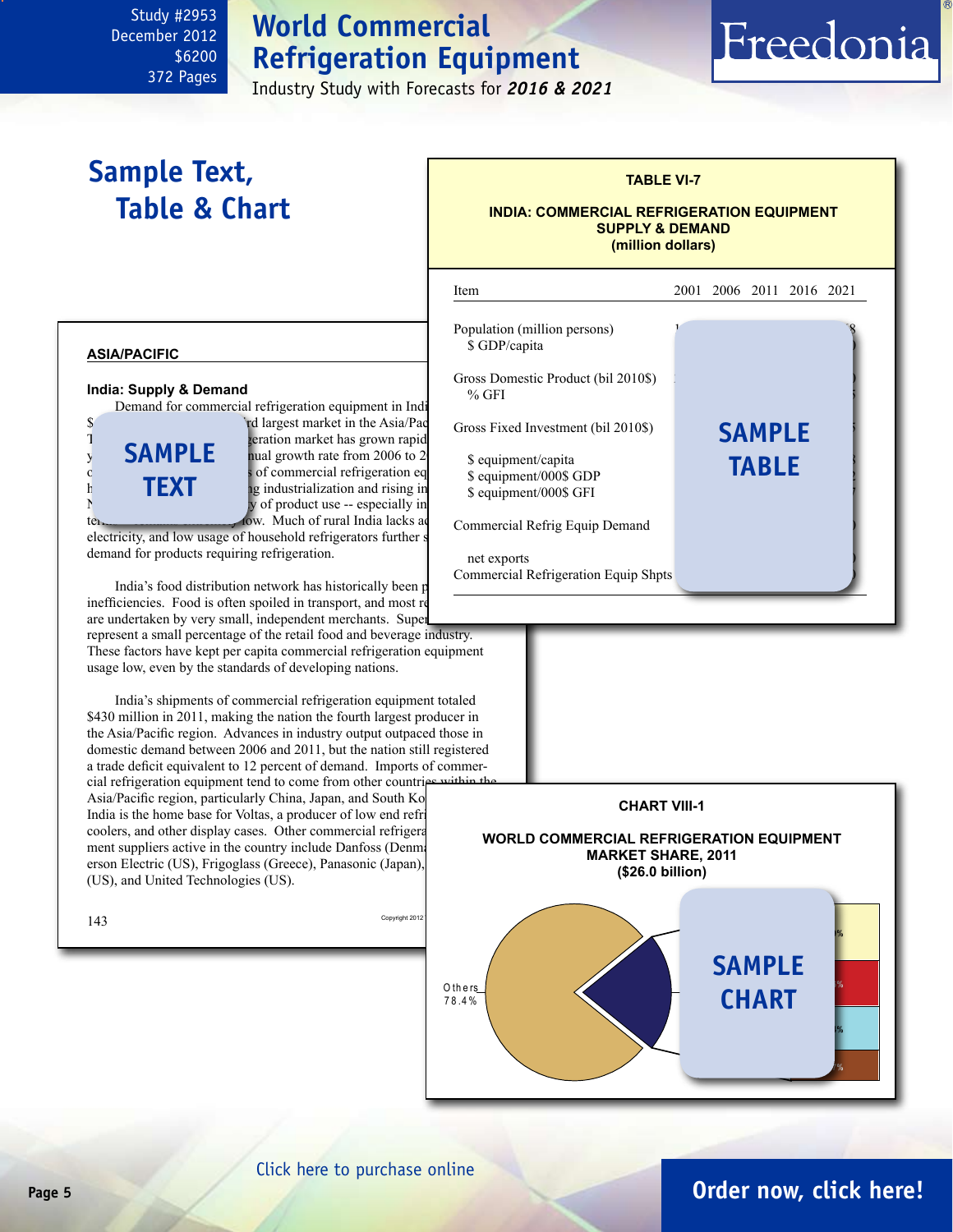### **World Commercial Refrigeration Equipment**

Industry Study with Forecasts for *2016 & 2021*

# Freedonia

#### <span id="page-5-0"></span>**Brema Ice Makers SpA** Via del'Industria, 10 20020 Villa Cortese, Milano 39-03-31  $http://wv$ Annual **SAMPLE** Employi **COMPANY PROFILES TABLE VI-7 INDIA: COMMERCIAL REFRIGERATION EQUIPMENT DEMAND BY TYPE (million dollars)** i Item 2001 2006 2011 2016 2021 Gross Fixed Investment (bil 2010\$) \$ equipment/000\$ GFI Food & Beverage MVA (bil 2010\$).  $$ equipment/000$ food & bev$ Commercial Refrigeration Equipment Reach-Ins & Walk-Ins Display Cases Beverage Refrigeration Equipment Ice Machines Refrigerated Vending Machines Other Equipment Parts  $\sim$  30 **Sample Profile, Table & Forecast profile sample table**

Key Prod

Italy

 $B$ rema Ice Makers is a manufacturer of ice manufacturer of ice manufacturer of ice manufacturer of  $A$ foodservice, supermarket, medical, industrial, and other applications. The Company is privately held.

The Company competes in the world commercial refrigeration industry via the production of ice makers. Among the Company's ice makers are ice cube- and ice finger-producing units, fast ice makers, and ice flake and pebble making types. Ice cube machines made by Brema Ice Makers feature daily production capacities of 21 to 155 kilograms. Specific ice cube units include FRESHMAKER and IW45 models that have chilled water dispensers, and DSS continuous ice dispensing types. Ice finger makers comprise IMF series machines, which have daily production capacities of 25 to 75 kilograms of ice. Brema Ice Makers' fast ice makers utilize vertical evaporators to produce up to 770 kilograms of small, lightweight ice cubes per day. Flakers feature daily production capacities of 90 to 1,000 kilograms and make flaked ice used to chill fresh foods and fruit. Additionally, the Company manufactures MUSTER cold flake machines, which produce ice flakes at temperatures of minus 5 to minus 30 degrees Celsius. These extra cold flakes are used primarily to ship fish, dairy products, and meats.

256 Copyright 2012 The Freedonia Group, Inc.

"The market for commercial refrigeration equipment in India will continue to expand quickly going forward. Demand for these products will rise 8.3 percent annually to \$730 million in 2016, continuing to trail only China in average annual growth. Product demand will be fueled by strong economic growth and continuing investment in modernization and infrastructure. Expanded access to electricity will allow for higher ownership rates for ..."

--Section VI, pg. 144-5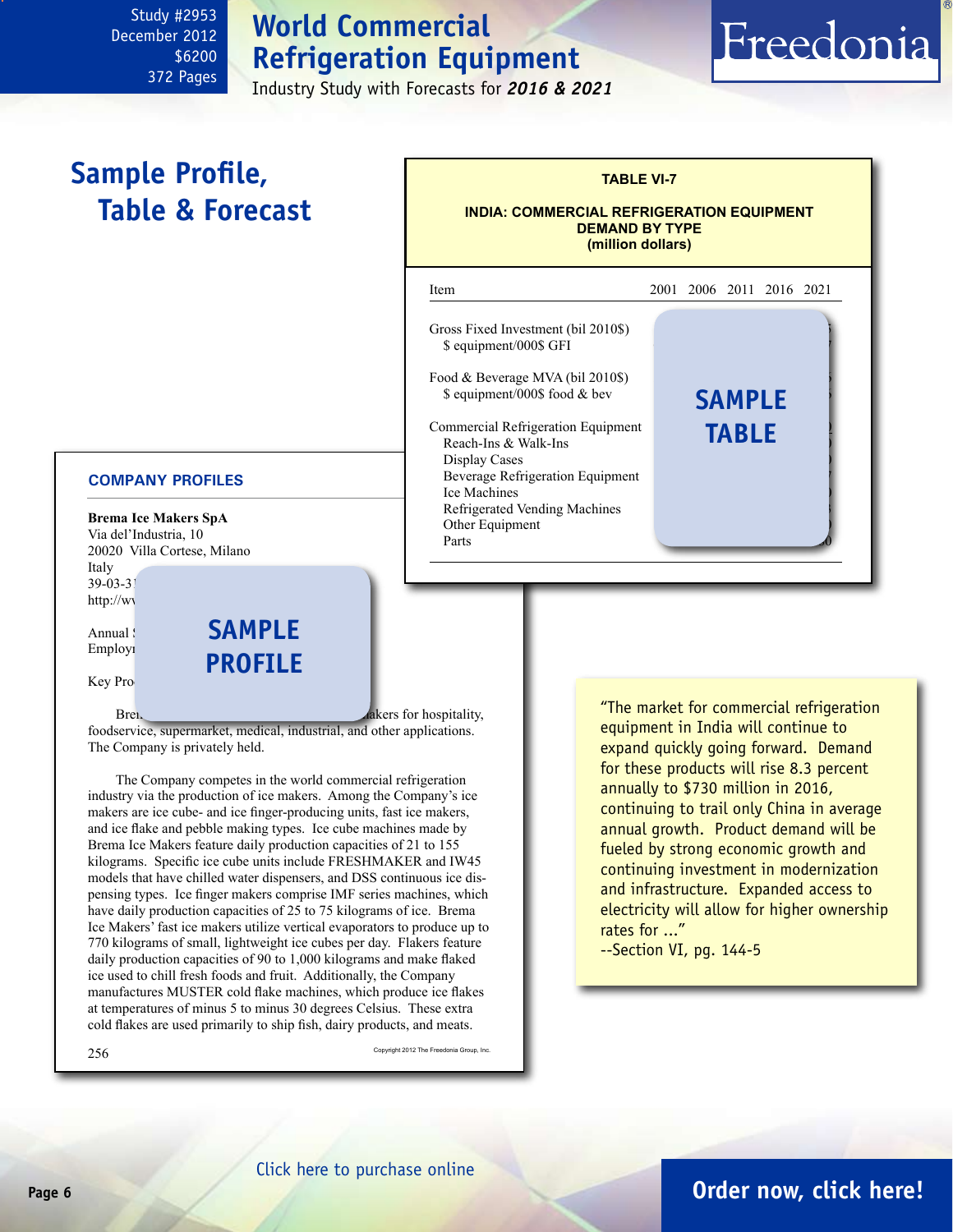### <span id="page-6-0"></span>**ORDER INFORMATION**

**Five Convenient Ways to Order**

INDUSTRY MARKET RESEARCH FOR BUSINESS LEADERS, STRATEGISTS, DECISION MAKERS

# Freedonia

**ONLINE: [www.freedoniagroup.com](http://www.freedoniagroup.com/DocumentDetails.aspx?Referrerid=FM-Bro&StudyID=2953)**

**MAIL: Print out and complete the order form and send to The Freedonia Group (see address at the bottom of this form)**

**PHONE: Call toll free, 800.927.5900 (US) or +1 440.684.9600**

**FAX: +1 440.646.0484 (US)**

**EMAIL: [info@freedoniagroup.com](mailto:info@freedoniagroup.com)**

#### **Free Handling & Shipping**

**There is NO charge for handling or UPS shipping in the US. Expect delivery in 3 to 5 business days. Outside the US, Freedonia provides free airmail service. Express delivery is available at cost.**

#### **Orders Outside of the US**

**Checks must be made payable in US funds, drawn against a US bank and mailed directly to The Freedonia Group. For wire transfers please contact our customer service department at info@ freedoniagroup.com. Credit cards accepted.**

#### **Credit Card Orders**

**For convenience, Freedonia accepts American Express, MasterCard or Visa. Credit card purchases must include account number, expiration date and authorized signature.**

#### **Save 15%**

**If you order three (3) different titles at the same time, you can receive a 15% discount. If your order is accompanied by a check or wire transfer, you may take a 5% cash discount (discounts do not apply to Corporate Use Licenses).**

#### **Corporate Use License**

**Now every decision maker in your organization can act on the key intelligence found in all Freedonia studies. For an additional \$2600, companies receive unlimited use of an electronic version (PDF) of the study. Place it on your intranet, e-mail it to coworkers around the world, or print it as many times as you like,** 

[Click here to learn more about](http://www.freedoniagroup.com/pdf/FreedoniaCULBro.pdf)  [the Corporate Use License](http://www.freedoniagroup.com/pdf/FreedoniaCULBro.pdf)

| <b>ORDER FORM</b><br><b>F-WEB.2953</b>                                                                                                                                                                                         |                                                                                                                                                                                                                                     |
|--------------------------------------------------------------------------------------------------------------------------------------------------------------------------------------------------------------------------------|-------------------------------------------------------------------------------------------------------------------------------------------------------------------------------------------------------------------------------------|
|                                                                                                                                                                                                                                |                                                                                                                                                                                                                                     |
| <b>World Commercial Refrigeration Equipment \$6200</b>                                                                                                                                                                         |                                                                                                                                                                                                                                     |
|                                                                                                                                                                                                                                |                                                                                                                                                                                                                                     |
| Corporate Use License (add to study price) *<br>$+$ \$2600<br>П                                                                                                                                                                | Company League and Company Company Company Company Company Company Company Company Company Company Company Company Company Company Company Company Company Company Company Company Company Company Company Company Company Com      |
| Additional Print Copies @ \$600 each *                                                                                                                                                                                         |                                                                                                                                                                                                                                     |
| Total (including selected option) \$                                                                                                                                                                                           |                                                                                                                                                                                                                                     |
| □ Enclosed is my check (5% discount) drawn on a US bank and payable to<br>The Freedonia Group, Inc., in US funds (Ohio residents add 7.75% sales tax)                                                                          | Street  Mo PO Box please)                                                                                                                                                                                                           |
|                                                                                                                                                                                                                                |                                                                                                                                                                                                                                     |
| □ Bill my company □ American Express □ MasterCard □ Visa                                                                                                                                                                       |                                                                                                                                                                                                                                     |
| МM<br>YY                                                                                                                                                                                                                       |                                                                                                                                                                                                                                     |
|                                                                                                                                                                                                                                | Country <u>example</u> and the control of the control of the control of the control of the control of the control of the control of the control of the control of the control of the control of the control of the control of the c |
| Credit Card #<br><b>Expiration Date</b>                                                                                                                                                                                        |                                                                                                                                                                                                                                     |
|                                                                                                                                                                                                                                |                                                                                                                                                                                                                                     |
| Signature experience and the state of the state of the state of the state of the state of the state of the state of the state of the state of the state of the state of the state of the state of the state of the state of th | Email and the contract of the contract of the contract of the contract of the contract of the contract of the                                                                                                                       |
|                                                                                                                                                                                                                                |                                                                                                                                                                                                                                     |

**\* Please check appropriate option and sign below to order an electronic version of the study.**

#### **Corporate Use License Agreement**

**The above captioned study may be stored on the company's intranet or shared directory, available to company employees. Copies of the study may be made, but the undersigned represents that distribution of the study will be limited to employees of the company.**

#### **Individual Use License Agreement**

**The undersigned hereby represents that the above captioned study will be used by only \_\_\_ individual(s) who are employees of the company and that the study will not be loaded on a network for multiple users. In the event that usage of the study changes, the Company will promptly notify Freedonia of such change and will pay to Freedonia the appropriate fee based on Freedonia's standard fee schedule then in effect. Note: Entire company corporate use license, add \$2600; one additional user, add \$600; two additional users, add \$1200; three additional users, add \$1800.**

**Signature Signature**

**The Freedonia Group, Inc. 767 Beta Drive • Cleveland, OH • 44143-2326 • USA • [Web site: www.freedoniagroup.com](http://www.freedoniagroup.com/Home.aspx?ReferrerId=FM-Bro) Tel US: 800.927.5900 or +1 440.684.9600 • Fax: +1 440.646.0484 • [e-mail: info@freedoniagroup.com](mailto:info@freedoniagroup.com)**